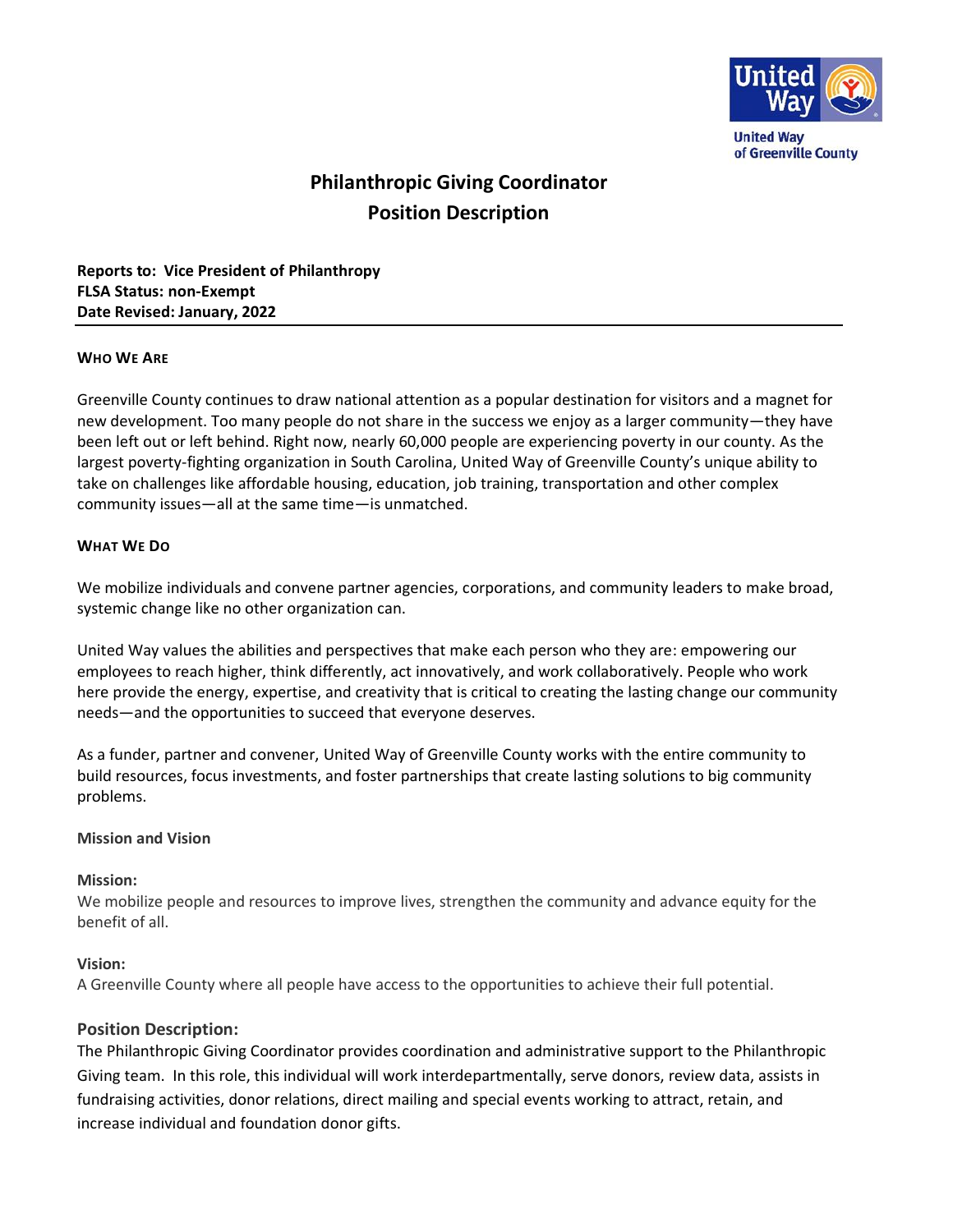

#### **Major Responsibilities:**

- Provide administrative support to Philanthropic Giving Team.
- Enter bulk activities into CRM and one-off activities for the team as necessary.
- Assist with accuracy of lists for mailers with special consideration for Tocqueville, Board, Poinsett Society, Foundations and non-workplace donors.
- Lead Prospect Research of donors, including identifying potential new donors and updating information on current, past and deceased donors. Use information to create donor profile sheets and provide background information before donor visits for Philanthropic Giving Team and CEO.
- Assist with meetings including scheduling, preparation/ distributing of agendas and supporting documents, room reservation, typing minutes, and meeting follow-up. Including volunteer, team and cross department meetings.
- Compile donor packets including Tocqueville welcome packets and donor offers.
- In partnership with the Donor and Grants Manager, overseas the printing, merging, stuffing, mailing and tracking of all mailed materials. This includes acknowledgment letters, donor offers, solicitations notes and other correspondence like sympathy and memorial contribution communications.
- Assist with scheduling of donor meetings for Vice President of Philanthropy.
- Manually update Leadership lists: Board, Tocqueville, Legacy and act as a liaison between Data and Finance to maintain accurate records pertinent to individual giving efforts. This includes prospect lists, pledge reminders, outstanding individual pledges, LYBUNT/SYBUNT lists, designation and gift data, event attendance and volunteer committees.
- Support special events and committee meetings, and participate in key events with donors, foundations, and prospects, as needed – including obtaining and tracking RSVPs.
- Provide assistance to donors as needed.
- Ensure all gifts in the Tocqueville program receive follow-up communications and recognition.
- Maintain and update grant platform login credentials.
- Order awards and supplies required for events and stewardship efforts.
- Assist in Front Desk coverage as back-up to the Front Office Coordinator.
- Other duties as assigned

## **Soft Skill Requirements:**

- Must be a highly collaborative team player with a questioning mindset who is able to identify opportunities for improvement in processes/operations, and connects the necessary parties to drive organizational change decisively
- Must be detail oriented and meticulous with sensitive donor information and data
- Must be a strong self-motivated, reliable, innovative, and energetic individual who can successfully manage and prioritize multiple activities or responsibilities
- Personally committed to advancing UWGC's values, mission, goals and programs.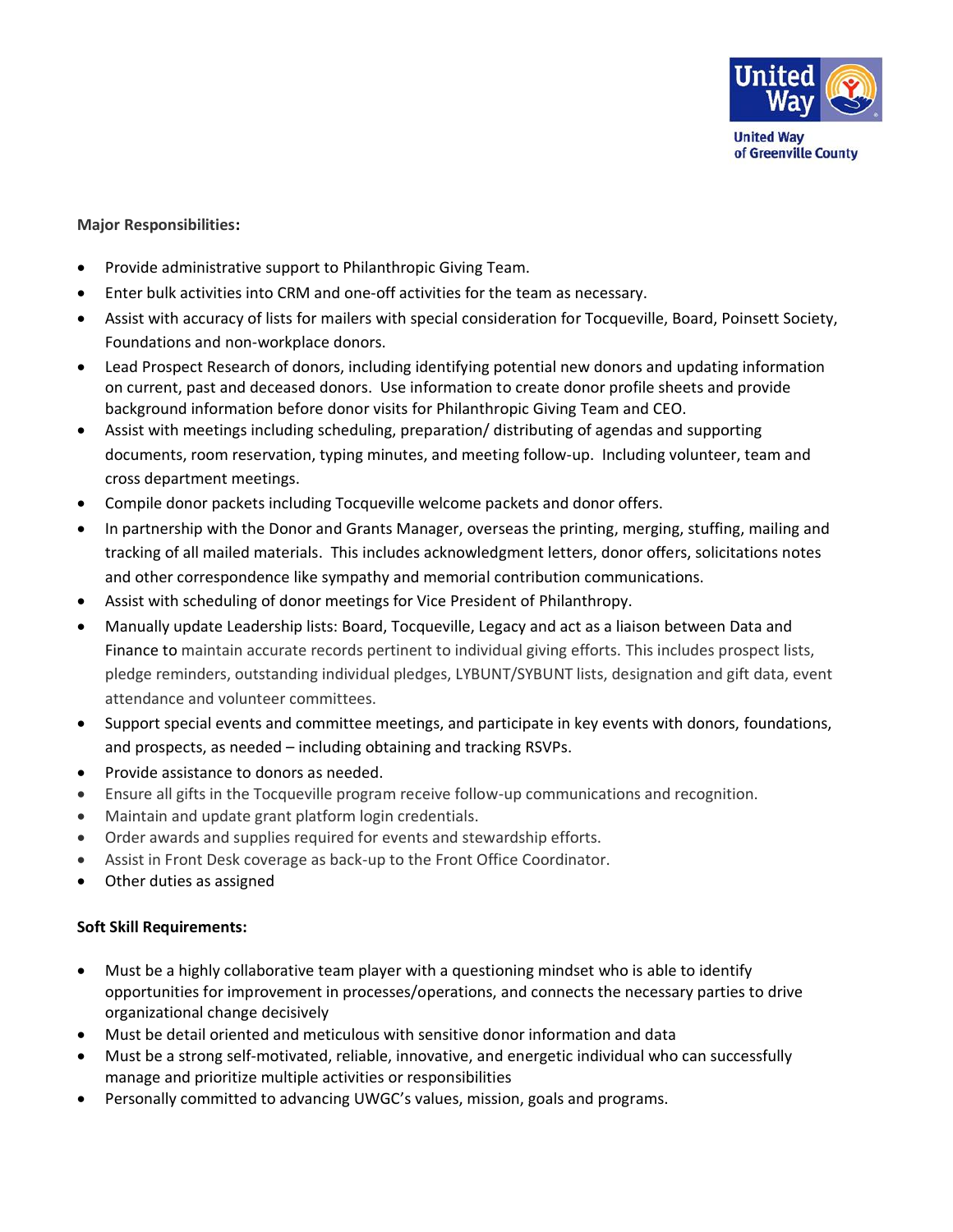

• Must be an excellent communicator who is able to review a large amount of information or data to identify trends and share information concisely

- Must be a team player who inspires collaboration and functions decisively.
- Must possess the drive to provide the highest level of customer service and excellence to donors on behalf of United Way
- Must has a strong entrepreneurial spirit who enjoys undertaking new initiatives

# **Required Experience:**

- Bachelor's degree preferred and/or 2-3 years related professional experience.
- Problem solver; demonstrated ability to take initiative.
- Positive and enthusiastic attitude/demeanor, ability to work under pressure and meet deadlines.
- Outstanding project management skills; extremely organized.
- Must possess strong communication skills both orally and in writing.
- Must possess excellent customer service skills and follow through on assigned tasks .
- Strong analytical and organizational skills with high attention to detail.
- Ability to work independently and take ownership of completing assigned tasks.
- Proven relationship building skills with internal and external partners and people from various backgrounds and cultures.
- Demonstrated proficiency in MS Office (i.e., Word, Excel and PowerPoint).
- Experience with mail merge preferred.
- Flexibility to adjust schedule to work evenings and weekends as needed to assist with functions and events.
- Regular and sustained attendance.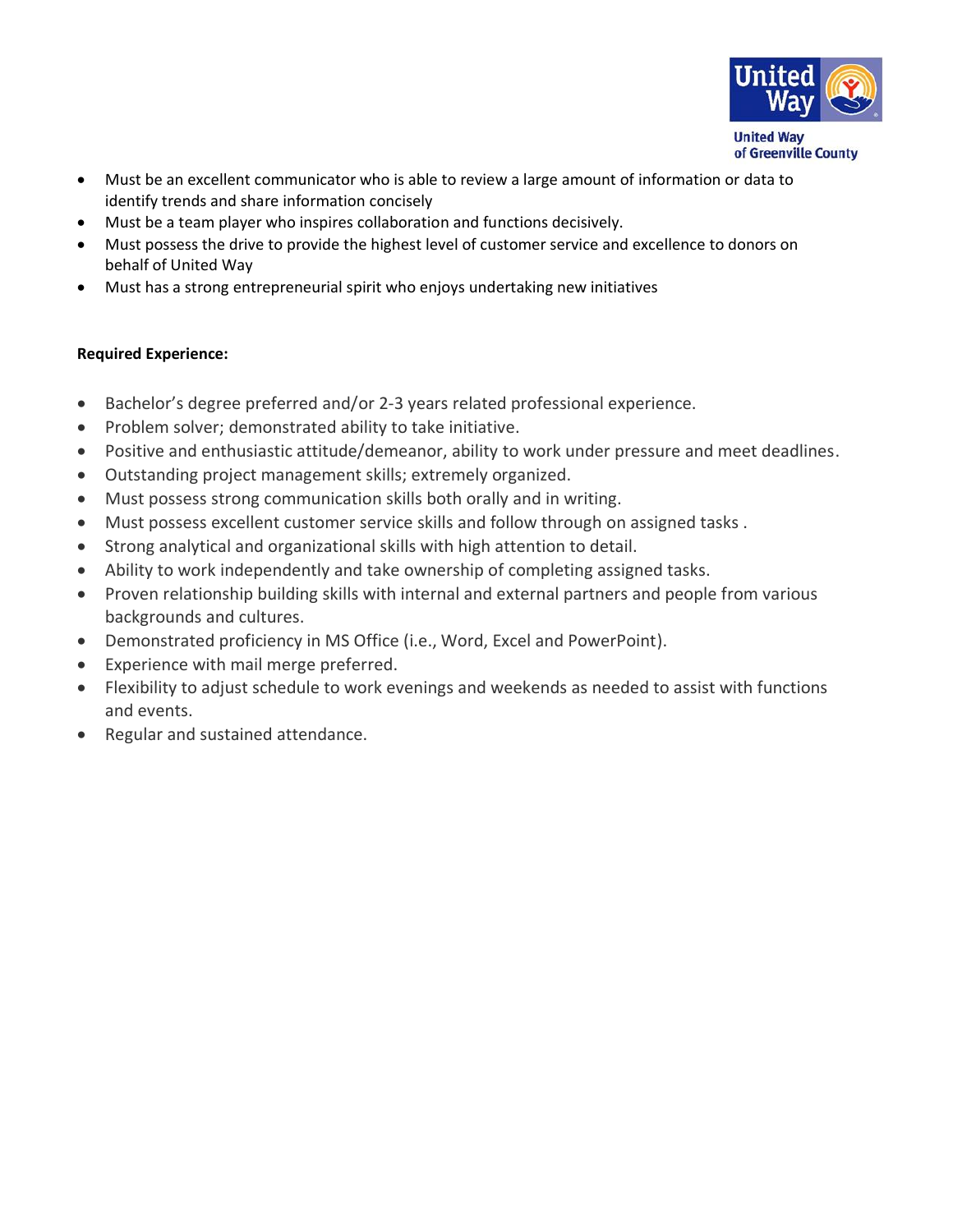

**United Way** of Greenville County

| <b>Mental &amp; Physical Demands- ADA Guidelines</b> |                       |                                                                                   |            |                             |                    |
|------------------------------------------------------|-----------------------|-----------------------------------------------------------------------------------|------------|-----------------------------|--------------------|
| <b>Physical Demands</b>                              |                       |                                                                                   |            |                             |                    |
| Stand                                                |                       | Constantly                                                                        | Frequently | $\boxtimes$<br>Occasionally | N/A                |
| Walk                                                 |                       | Constantly                                                                        | Frequently | $\boxtimes$<br>Occasionally | N/A                |
| Sit                                                  |                       | Constantly                                                                        | Frequently | $\boxtimes$<br>Occasionally | N/A                |
| Handling / Fingering                                 |                       | Constantly                                                                        | Frequently | $\boxtimes$<br>Occasionally | N/A                |
| Reach Outward                                        |                       | Constantly                                                                        | Frequently | $\boxtimes$<br>Occasionally | N/A                |
| Reach Above Shoulder                                 |                       | Constantly                                                                        | Frequently | $\boxtimes$<br>Occasionally | N/A                |
| Climb                                                |                       | Constantly                                                                        | Frequently | $\boxtimes$<br>Occasionally | N/A                |
| Crawl                                                |                       | Constantly                                                                        | Frequently | Occasionally                | $\boxtimes$<br>N/A |
| Squat or Kneel                                       |                       | Constantly                                                                        | Frequently | $\boxtimes$<br>Occasionally | N/A                |
| Bend                                                 |                       | Constantly                                                                        | Frequently | $\boxtimes$<br>Occasionally | N/A                |
| <b>Lifting Requirements</b>                          |                       |                                                                                   |            |                             |                    |
| 10 pounds or less                                    |                       | Constantly                                                                        | Frequently | $\boxtimes$<br>Occasionally | N/A                |
| 11 to 20 pounds                                      |                       | Constantly                                                                        | Frequently | Occasionally<br>IX          | N/A                |
| 21 to 50 pounds                                      |                       | Constantly                                                                        | Frequently | $\boxtimes$<br>Occasionally | N/A                |
| 51 to 100 pounds                                     |                       | Constantly                                                                        | Frequently | $\boxtimes$<br>Occasionally | N/A                |
| > than 100 pounds                                    |                       | Constantly                                                                        | Frequently | Occasionally                | $\boxtimes$<br>N/A |
| <b>Pushing and Pulling Requirements</b>              |                       |                                                                                   |            |                             |                    |
| 12 pounds or less                                    |                       | Constantly                                                                        | Frequently | $\boxtimes$<br>Occasionally | N/A                |
| 13 to 25 pounds                                      |                       | Constantly                                                                        | Frequently | $\boxtimes$<br>Occasionally | N/A                |
| 26 to 40 pounds                                      |                       | Constantly                                                                        | Frequently | $\boxtimes$<br>Occasionally | N/A                |
| 41 to 100 pounds                                     |                       | Constantly                                                                        | Frequently | $\boxtimes$<br>Occasionally | N/A                |
| > than 100 pounds                                    |                       | Constantly                                                                        | Frequently | Occasionally                | IX<br>N/A          |
| <b>Definitions</b>                                   |                       |                                                                                   |            |                             |                    |
| N/A                                                  | <b>Not Applicable</b> | Activity is not applicable to this occupation                                     |            |                             |                    |
| O                                                    | <b>Occasionally</b>   | Occupation requires this activity up to 33% of the time (0 - 2.5+ hrs/day)        |            |                             |                    |
| F                                                    | <b>Frequently</b>     | Occupation requires this activity from 33% - 66% of the time (2.5 - 5.5+ hrs/day) |            |                             |                    |
| $\mathbf c$                                          | <b>Constantly</b>     | Occupation requires this activity more than 66% of the time (5.5+ hrs/day)        |            |                             |                    |

# **HOW TO APPLY**

Submit your resume and cover letter directly to **talent@unitedwaygc.org** with **Philanthropic Giving Coordinator** in the subject line. Qualified candidates that bring a diversity of thought, experience and background are encouraged to apply.